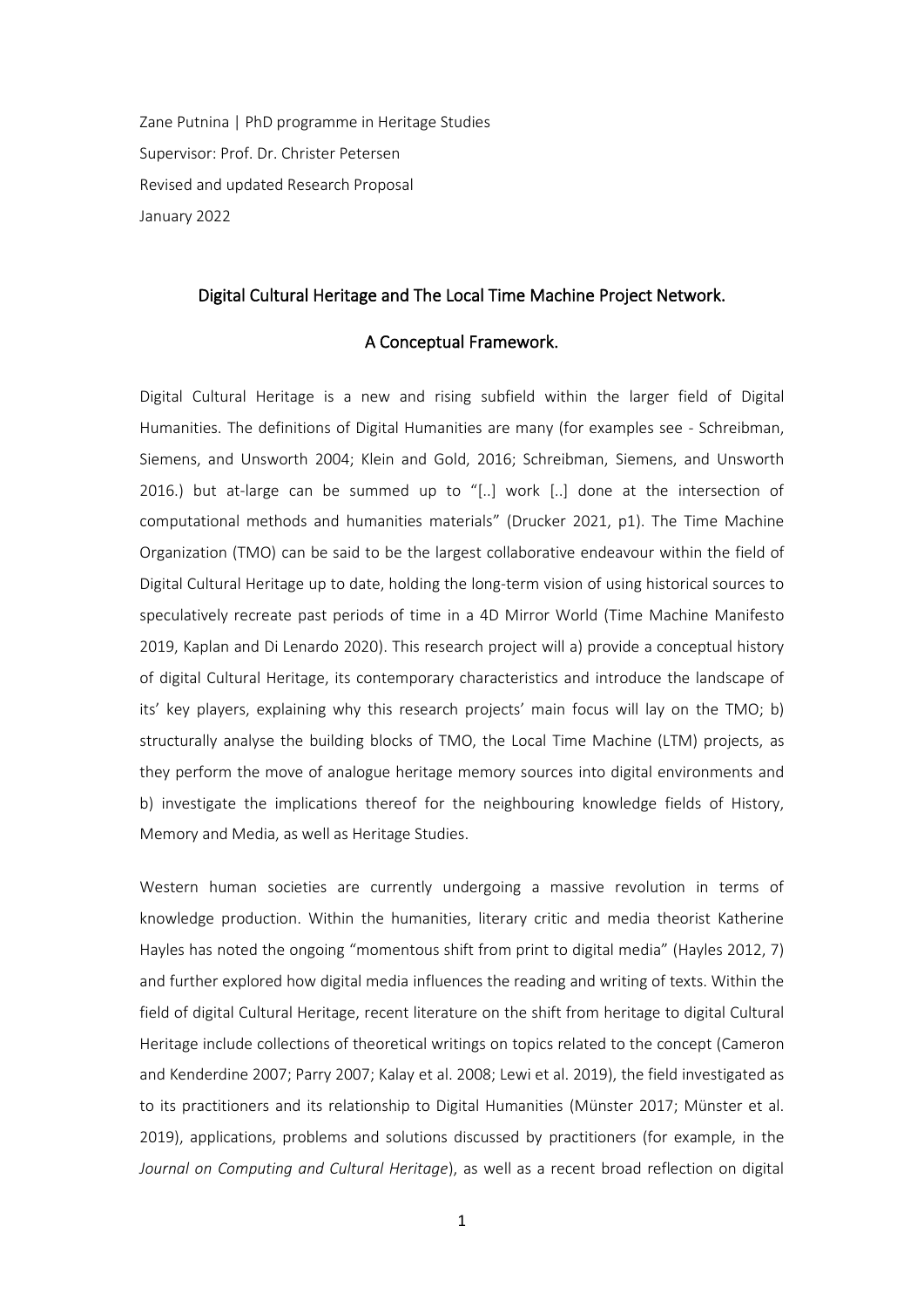heritage in the age of more-than-human world (Cameron 2021). To the best of my knowledge, there is yet a comprehensive account of the history and contemporary uses, characteristics, and key-players of the concept of digital Cultural Heritage yet to be conducted. It is also crucially important to map and document exactly how this slow revolution from analogue to a world of digital Cultural Heritage is happening to be conscious about what is being gained as well as lost in the digital making and experiencing of heritage and the implications thereof.

Firstly, it is needed to understand the conceptual thinking thus far as to what has been and is digital Cultural Heritage, what is the TMO and LTM projects´ role within. Secondly, to develop an understanding of how the move from analogue to digital heritage worlds is happening and how digital Cultural Heritage differs from previous heritage memory environments. Thirdly, to investigate how the coming digital Cultural Heritage 4D Mirror World will change the neighbouring knowledge fields of History, Memory and Media, as well as Heritage Studies.

The ensuing guiding Research Questions are as follows -

- 1. What is the history of the digital Cultural Heritage concept? What are the fields current key characteristics and players? What is the role of TMO within the landscape?
- 2. In the context of digital Cultural Heritage and LTM projects who is doing the creating, with what kinds of tools and access practices, filled with what kind of content? How do all these aspects differ from previous media modes of heritage memory construction – their (mainly) analogue sources?
- 3. What are the implications thereof from the perspective of the neighbouring knowledge fields of History, Memory and Media, as well as Heritage Studies?

This project will use theoretical and methodological triangulation to gain most holistic understanding of this interdisciplinary research problem – conceptual history, content analysis, structurally analytical concept of "Travelling Memories", survey questionnaire, semistructured interviews and, lastly, the Broad Model for interdisciplinary research.

A conceptual history of digital Cultural Heritage will be conducted in order to understand the development and current definitions, characteristics and key contemporary players of the field. Content analysis will be conducted on the available TMO and LTM related documents to map the origins of the endeavour and the LTM projects' development and role within. In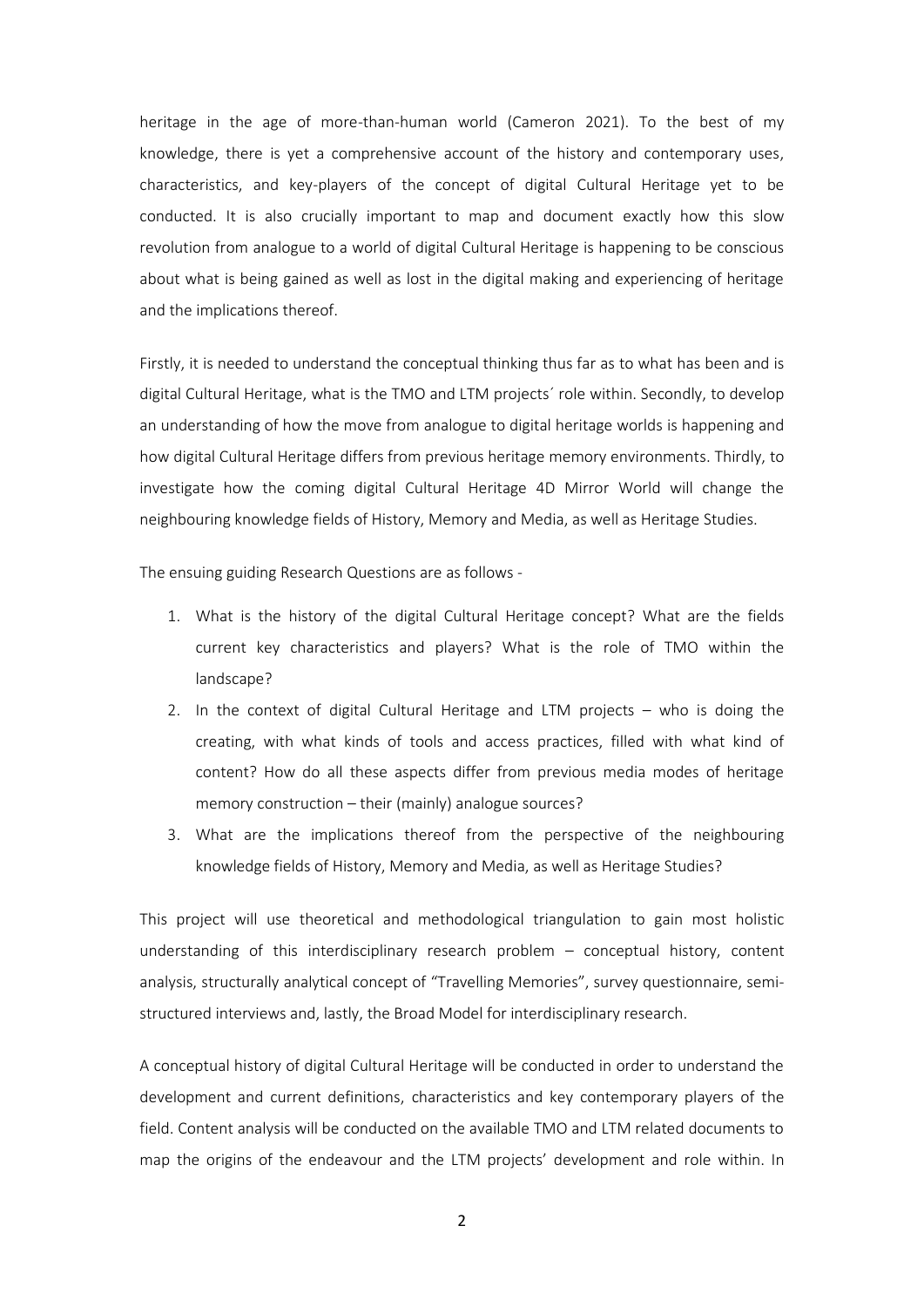order to map, structurally analyze and understand the move and the implications of the move from analogue to digital media in heritage memory environments, the concept of "Travelling Memory" (Erll 2011) will be used to investigate how the a) carriers, b) media, c) content stories, d) practices of access and lastly c) symbols used within LTM projects have altered from their analogue sources. A survey questionnaire will be used to gain first-hand information about these travels of the LTM projects. To deepen the analysis, semi-structured interviews will be conducted with selected LTM project case examples. Lastly, the research results and their implications will be inspected from the perspectives of History, Memory and Media, as well as Heritage Studies using the Broad Model for interdisciplinary research (Repko, Szostak and Buchberger 2017).

This project will provide new knowledge-based insights and result in a comprehensive study on digital Cultural Heritage and the largest contemporary collaborative endeavour within the field. Analytical insights will be provided in the form of a map that records the move of analogue heritage memory sources into digital environments and analysis of the implications thereof. It will directly contribute to the TMO action Pillar One – the building of critical theory for digital Cultural Heritage.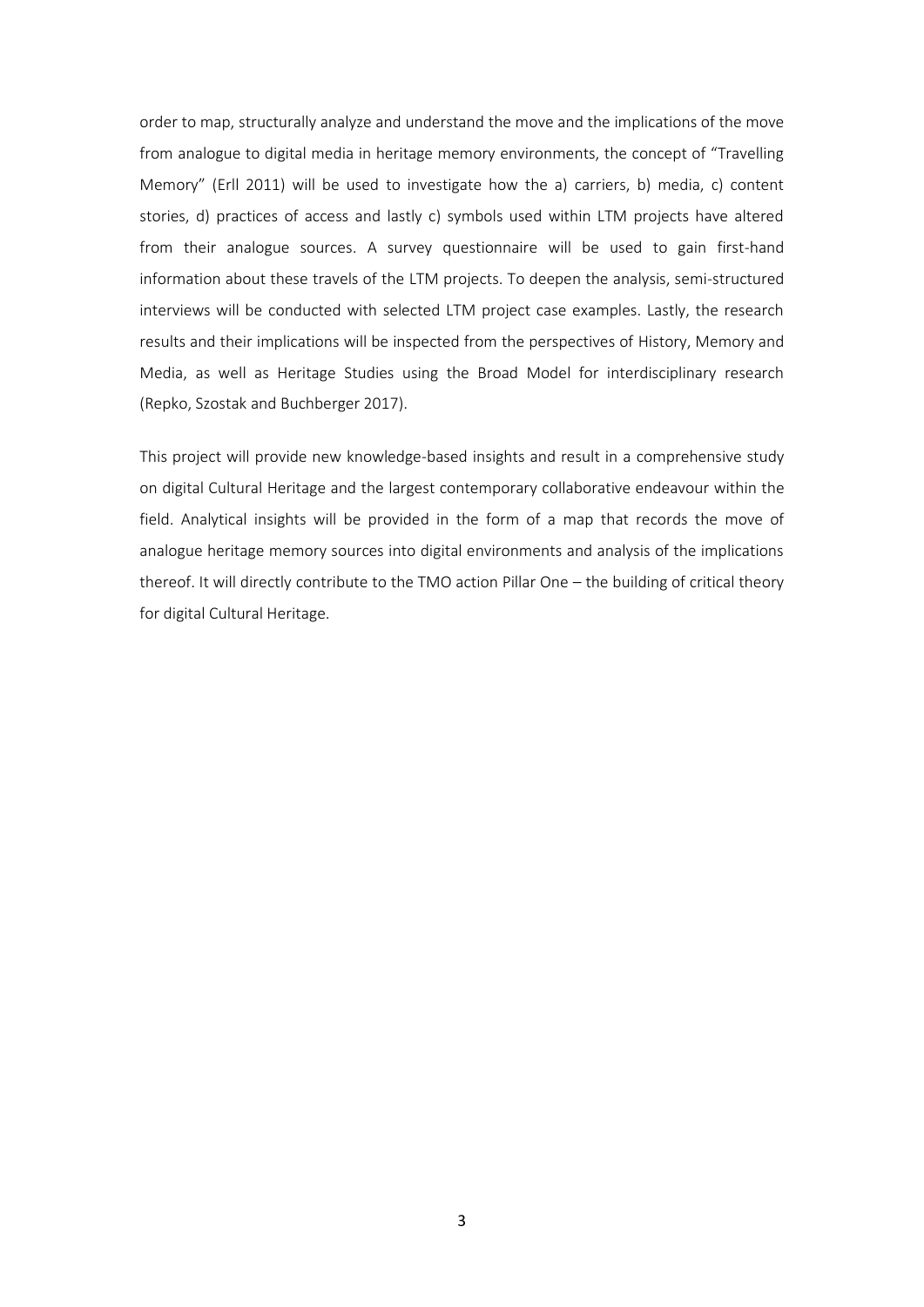# Tentative Bibliography

- 1. Cameron, Fiona R., and Sarah Kenderdine, eds. 2007. Theorizing Digital Cultural Heritage: A Critical Discourse. Media in Transition. Cambridge, Mass: MIT Press.
- 2. Cameron, Fiona R. 2021. The Future of Digital Data, Heritage and Curation: In a Morethan-Human World. London and New York: Routledge.
- 3. Drucker, Johanna. 2021. The Digital Humanities Coursebook: An Introduction to Digital Methods for Research and Scholarship. London and New York: Routledge.
- 4. Erll, Astrid. 2011. "Travelling Memory." Parallax 17 (4): 4–18.
- 5. Kalay, Yehuda, Thomas Kvan, Janice Affleck. 2008. New Heritage. New Media and Cultural Heritage. London and New York: Routledge.
- 6. Kaplan, Frederic, and Isabella Di Lenardo. 2020. "The Advent of the 4D Mirror World." Urban Planning 5 (2): 307–10.
- 7. Klein, Lauren F. and Gold, Matthew K. 2016. *Introduction: Digital Humanities: The Expanded Field.* In Debates in the Digital Humanities 2016, edited by Gold Matthew K. and Klein Lauren F., Ix-Xvi. Minneapolis; London: University of Minnesota Press
- 8. Lewi, Hannah, Wally Smith, Dirk vom Lehn, and Steven Cooke. 2019. The Routledge International Handbook of New Digital Practices in Galleries, Libraries, Archives, Museums and Heritage Sites. London and New York: Routledge.
- 9. Münster, S. 2017. "A SURVEY ON TOPICS, RESEARCHERS AND CULTURES IN THE FIELD OF DIGITAL HERITAGE." ISPRS Annals of Photogrammetry, Remote Sensing and Spatial Information Sciences IV-2/W2 (August): 157–62.
- 10. Münster, S., F. I. Apollonio, P. Bell, P. Kuroczynski, I. Di Lenardo, F. Rinaudo, and R. Tamborrino. 2019. "DIGITAL CULTURAL HERITAGE MEETS DIGITAL HUMANITIES." ISPRS - International Archives of the Photogrammetry, Remote Sensing and Spatial Information Sciences XLII-2/W15 (August): 813–20.
- 11. Parry, Ross. 2007. Recoding the Museum: Digital Heritage and the Technologies of Change. London and New York: Routledge.
- 12. Repko, Allen F., Rick Szostak and Michelle P. Buchberger. 2017. Introduction to interdisciplinary studies. 2nd ed. Thousand Oaks: SAGE
- 13. Schreibman, Susan, Raymond George Siemens, and John Unsworth, eds. 2016. A New Companion to Digital Humanities. Hoboken: Wiley Blackwell.
- 14. Schreibman, Susan, Raymond George Siemens, and John Unsworth, eds. 2004. A Companion to Digital Humanities. Hoboken: Wiley Blackwell.
- 15. Time Machine. 2019. "Time Machine Manifesto. Big Data of the Past for the Future of Europe." Vienna: Time Machine